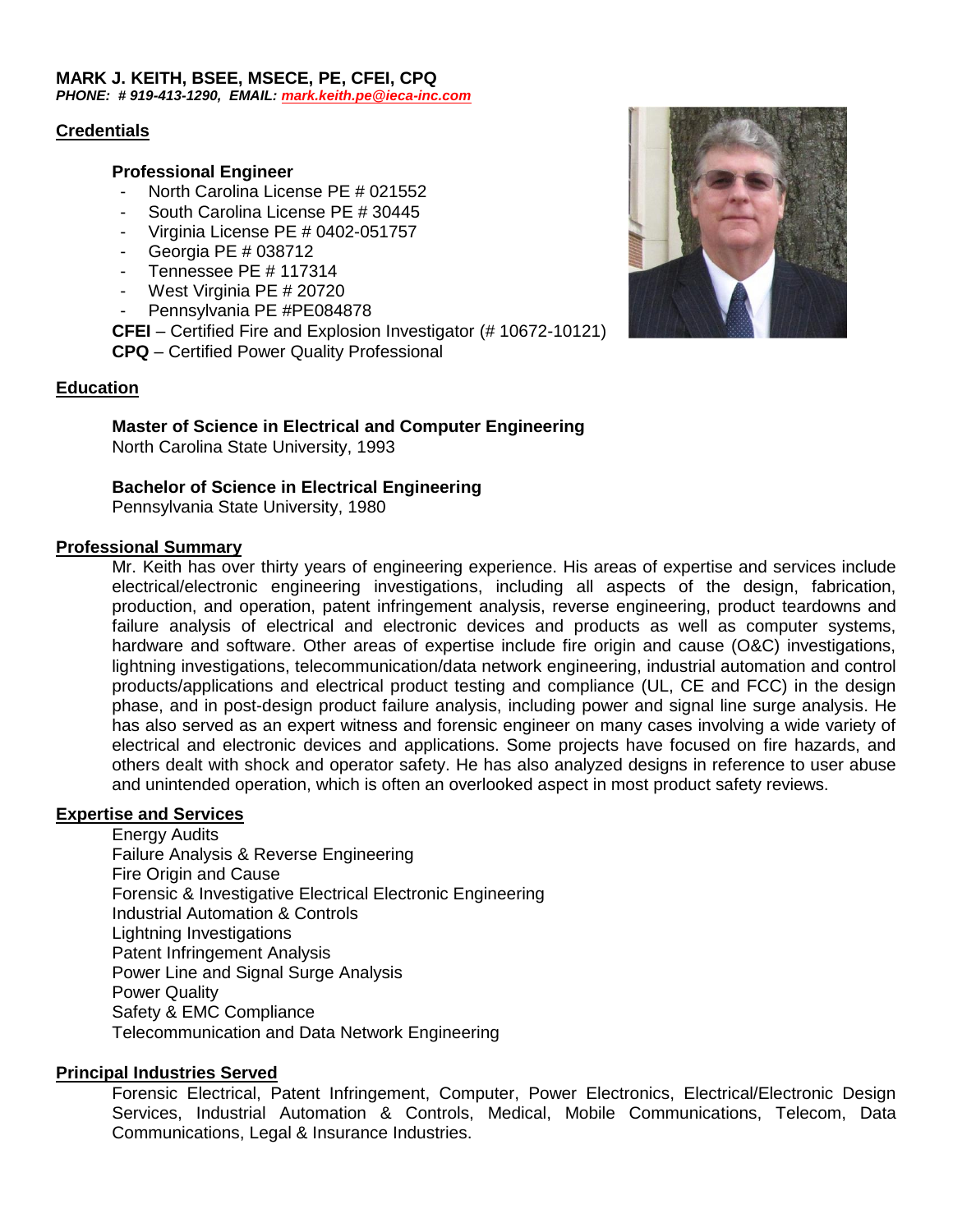# **Areas of Concentration**

Agency standards - UL, CE, CSA, FCC & IEC Grounding Contamination of Electronic Assemblies HALT/HASS Testing Computer engineering & applications High-speed data and telecom networks Electrical & electronic devices/equipment Industrial automation & controls Electrical & electronic engineering Lightning/surge protection and analysis Electrical systems National Electrical Code Electrical safety **Patent Infringement** Patent Infringement Electronic failure analysis **Power quality** Electronic manufacturing **Electronic manufacturing** Product safety and liability EMC design & compliance testing **Product testing and safety evaluation** Energy audits Residential and Commercial Wiring Environmental testing Semiconductors ESD - Electrostatic Discharge Telecommunications Fire origin & cause Thermal analysis, evaluation & testing FMEA - Failure Mode & Effect Analysis **Quality and Reliability** 

# **INVESTIGATIVE & INDUSTRY ENGINEERING EXPERIENCE:**

Consulting and forensic engineering services for industry, attorneys and insurance companies regarding product liability, fire (O&C) investigations and electrical/electronic failure analysis investigations. Issues addressed, but not limited to, include all aspects of the design, fabrication, production and operation, liability, patent infringement analysis, reverse engineering, product teardowns and failure analysis of electrical and electronic devices and products as well as computer systems, hardware and software.

| EFI Global, Charlotte, NC - Forensic Electrical Engineering Consultant<br>Additional information regarding cases and job responsibilities is company confidential.                                    | 2013 - Present        |
|-------------------------------------------------------------------------------------------------------------------------------------------------------------------------------------------------------|-----------------------|
| Forensic Consultants of North America, NJ- Forensic Electrical Engineering Consultant<br>Additional information regarding cases and job responsibilities is company confidential.                     | 2012 - Present        |
| Envista Forensics, Morrisville, NC - Forensic Electrical Engineering Consultant<br>Additional information regarding cases and job responsibilities is company confidential.                           | 2013 - Present        |
| IEC & Associates, Raleigh NC - Founder & Principal Investigative Engineer<br>Investigated multiple fire and product liability cases                                                                   | 2014 - Present        |
| Investigated a personal injury case involving a seat heater.<br>$\bullet$<br>Investigated a lemon law motor vehicle case.<br>$\bullet$                                                                | 2013<br>2013          |
| Investigated a fire origin and cause case involving a washing machine<br>$\bullet$<br>Investigated multiple electrical wiring related fire origin and cause cases<br>$\bullet$                        | 2013<br>2013          |
| Investigated multiple lightning strike incidents<br>$\bullet$<br>Investigated fire origin and cause case involving a toaster.<br>$\bullet$                                                            | 2013<br>2013          |
| Investigated fire origin and cause case involving a battery charger<br>$\bullet$<br>Investigated fire origin and cause case involving telephone equipment<br>$\bullet$                                | 2013<br>2012<br>2012  |
| Investigated fire origin and cause case involving electrical failures in a portable<br>$\bullet$<br>space heater<br>Investigated electronic failures in Industrial Automation Equipment.<br>$\bullet$ | 2012                  |
| Investigated electrical failures and safety issues in a heating pad.<br>$\bullet$<br>Investigated electronic failures in computers.<br>$\bullet$                                                      | 2012<br>2012          |
| Investigated electrical & electronic safety issues in a forklift.<br>$\bullet$<br>Investigated a fluorescent lighting fixture fire.<br>$\bullet$                                                      | 2012<br>2012          |
| Investigated a utility surge and loss incident at a local golf course.<br>$\bullet$<br>Investigating a suspected Laptop Computer overheating incident which resulted<br>$\bullet$                     | 2012<br>$2010 - 2012$ |
| in severe burns to the client.<br>Investigated an electrical shock incident related to an extension cord.<br>$\bullet$                                                                                | 2011                  |
| Investigated electronic reliability issues in a computer monitor.<br>$\bullet$<br>Investigated a lightning strike incident at an asphalt plant and an airport                                         | 2011<br>2011<br>2011  |
| Investigated a power utility surge event and fire damage to a home.                                                                                                                                   |                       |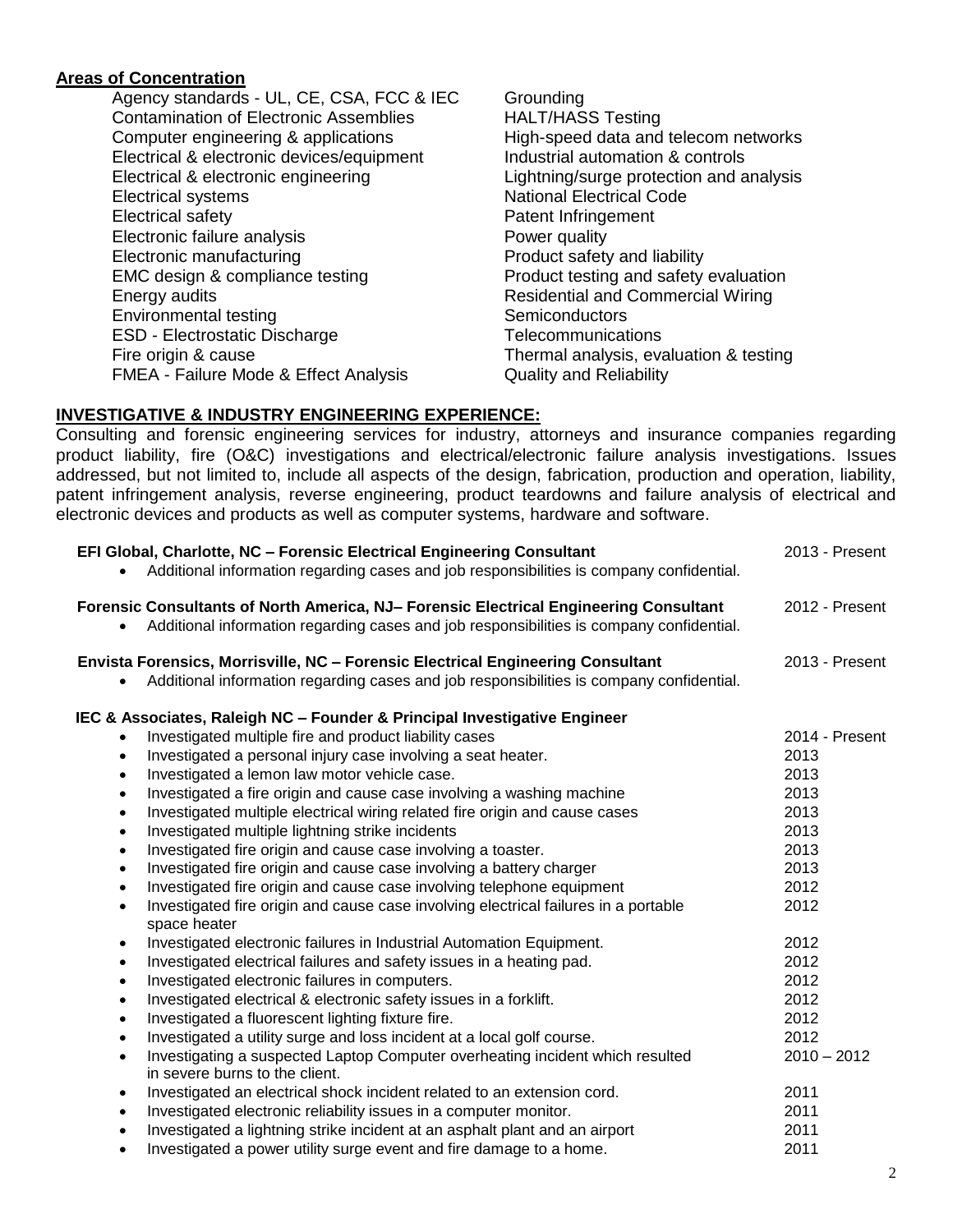| $\bullet$<br>$\bullet$ | Investigated a fire origin and cause case at a convenience store.<br>Investigation of electronic failures and a fire in an electrical power conditioning device<br>that resided in a medical facility.                                                                                                       | 2010<br>2008  |
|------------------------|--------------------------------------------------------------------------------------------------------------------------------------------------------------------------------------------------------------------------------------------------------------------------------------------------------------|---------------|
|                        | National Forensic Consultants, Norristown PA - Investigative Engineer                                                                                                                                                                                                                                        |               |
|                        | Investigated multiple fire and product liability cases, lightning and Surge Analysis<br>for multiple clients. Responsibilities included evidence review, electronic equipment<br>failure analysis and final report preparation/presentation to the clients.                                                  | $2007 - 2016$ |
| ٠                      | Electrical Engineering consultant for a fire origin and cause investigation involving<br>residential wiring. Responsibilities included evidence review and final report<br>preparation/presentation to the client.                                                                                           | 2006          |
| $\bullet$              | Electrical Engineering consultant for a fire origin and cause investigation involving<br>a cash register. Responsibilities included evidence review and research.                                                                                                                                            | 2006          |
| $\bullet$              | Electrical Engineering consultant for a fire origin and cause investigation involving a<br>large manufacturing facility. Responsibilities included evidence review and research.                                                                                                                             | 2006          |
| $\bullet$              | Expert witness in a legal case involving a defective electrical home appliance.<br>Responsibilities included investigation, evidence review, electronic failure analysis,<br>destructive testing and final report preparation/presentation to the client.                                                    | 2004          |
|                        | Forensic Analysis Corporation, Raleigh NC - Investigative Engineer                                                                                                                                                                                                                                           |               |
| ٠                      | Investigated water contamination loss in electronics at a data server center                                                                                                                                                                                                                                 | 2013          |
| $\bullet$              | Investigated suspected electronic failures on a Motorcycle accident case.                                                                                                                                                                                                                                    | $2008 - 2010$ |
| $\bullet$              | Investigated a residential fire incident and suspected damage to high end video and audio<br>home theater electronics. Responsibilities included fire investigation, research, and<br>evidence review.                                                                                                       | 2009          |
| ٠                      | Expert witness in a case regarding a malfunctioning medical implantable device.<br>Responsibilities included investigation, research and evidence review.                                                                                                                                                    | 2009          |
| $\bullet$              | Investigation of suspected electronic failures in a residential HVAC system.                                                                                                                                                                                                                                 | 2008          |
| $\bullet$              | Expert witness in lemon law motor vehicle case. Responsibilities included investigation,<br>research, evidence review and deposition                                                                                                                                                                         | 2008          |
| $\bullet$              | Investigated a heavy equipment excavator fire. Responsibilities included fire investigation,<br>research, and evidence review.                                                                                                                                                                               | 2007          |
| $\bullet$              | Investigated a Power Utility Surge event involving a multi-million dollar residential<br>structure. Responsibilities included electronic equipment failure analysis, Insurance fraud<br>investigation. Responsibilities included evidence review and final report preparation/presentation<br>to the client. | $2005 - 2006$ |
| ٠                      | Investigated and provided Lightning/Surge Analysis for multiple clients. Responsibilities<br>included electronic equipment failure analysis, Insurance fraud investigation and final<br>report to the client.                                                                                                | $2002 - 2005$ |
|                        | Intota (Infogroup/ORC) - Investigative Engineer                                                                                                                                                                                                                                                              |               |
| ٠                      | Investigation of suspected electronic failures in a Microwave fire. Fire origin and<br>cause case.                                                                                                                                                                                                           | 2010          |
| $\bullet$              | Investigation of suspected electronic failures in a residential HVAC system. Fire origin<br>and cause case.                                                                                                                                                                                                  | 2010          |
| $\bullet$              | Expert witness regarding failure analysis in laundry appliance electronics.                                                                                                                                                                                                                                  | 2007          |
| $\bullet$              | Electrical Engineering consultant regarding failure analysis of video electronics.                                                                                                                                                                                                                           | 2007          |
|                        | Marshall Miller Associates, Raleigh NC - Investigative Engineer                                                                                                                                                                                                                                              |               |
| $\bullet$              | Co-investigator on an origin and cause investigation involving a Veterinary CBC machine.                                                                                                                                                                                                                     | 2010          |
| $\bullet$              | Co-investigator on an origin and cause investigation involving an apartment fire.<br>Responsibilities included evidence review and final report presentation to the client.                                                                                                                                  | 2005          |
| ٠                      | Conducted a fire origin and cause investigation involving a television set. Responsibilities<br>included evidence review, electronic failure analysis, TV and electrical appliance fire<br>research and final report preparation/presentation to the client.                                                 | 2003          |
|                        | Tasa Group, Blue Bell PA - Investigative Engineer                                                                                                                                                                                                                                                            |               |

 Conducted an investigation of suspected electronic failures in a emergency backup 2008 – 2010 electrical power system. Working as an expert witness in the legal case with respect to the electrical/electronic hardware design and failure analysis.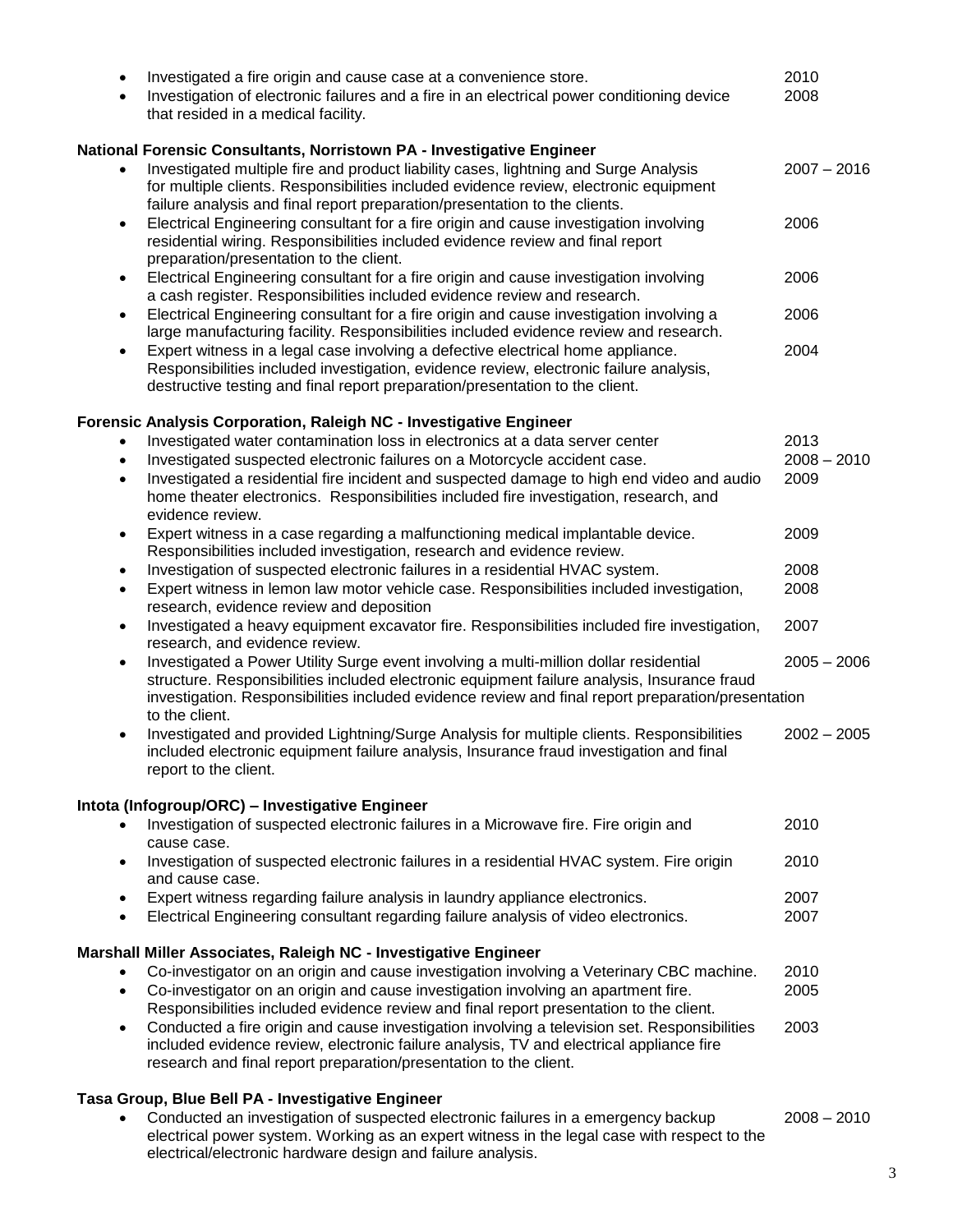| Consolidated Consultants, Chula Vista, CA - Investigative Engineer<br>Investigation of a Power Utility Surge event involving a residential structure and suspect<br>electrical and electronic failures.                                                                                         | 2008             |
|-------------------------------------------------------------------------------------------------------------------------------------------------------------------------------------------------------------------------------------------------------------------------------------------------|------------------|
| Institute for Products, Engineering & Construction, Scottsdale AZ. - Investigative Engineer                                                                                                                                                                                                     |                  |
| Investigation of suspected electronic failures in a mobile phone                                                                                                                                                                                                                                | 2008             |
| Investigation of suspected electronic failures in a laptop computer<br>$\bullet$                                                                                                                                                                                                                | 2008             |
| Expert witness involving a laptop computer fire. Responsibilities included fire investigation<br>$\bullet$<br>research and evidence review.                                                                                                                                                     | 2007             |
| Expert witness involving computer software/systems, financial records and<br>$\bullet$<br>information.                                                                                                                                                                                          | $2004 - 2005$    |
| Electrical Engineering consultant for an electronic design dispute between a major<br>$\bullet$<br>appliance manufacturer and a sub-contract manufacturer. Responsibilities included<br>evidence review, product design research, and final report preparation/presentation<br>to the client.   | 2005             |
| Conducted a origin and cause investigation of a cook top fire involving a solid surface<br>$\bullet$<br>range appliance. Responsibilities included evidence review, electronic failure analysis,<br>electrical appliance fire research and final report preparation/presentation to the client. | 2005             |
| Technical Assistance Bureau, Inc, St Louis, MO - Investigative Engineer                                                                                                                                                                                                                         |                  |
| Electrical Engineering consultant for a fire origin and cause investigation involving<br>a floor model water cooler. Responsibilities included evidence review and final<br>report preparation/presentation to the client                                                                       | 2006             |
| Moore Forensic Engineering, Apex, NC - Investigative Engineer                                                                                                                                                                                                                                   |                  |
| Electrical Engineering consultant for a fire origin and cause investigation involving<br>a rear projection TV. Responsibilities included evidence review and final<br>report preparation/presentation to the client.                                                                            | 2006             |
| Forensic Fire Consultants, Raleigh NC - Investigative Engineer                                                                                                                                                                                                                                  |                  |
| Electrical Engineering consultant for a fire origin and cause investigation involving a<br>$\bullet$<br>manufactured home. Responsibilities included evidence review and final report<br>preparation/presentation to the client                                                                 | 2005             |
| Conducted two fire origin and cause investigations involving television sets.<br>$\bullet$<br>Responsibilities included evidence review, electronic failure analysis, TV and<br>electrical appliance fire research and final report preparation/presentation.                                   | 2004             |
| Kevin Kennedy & Associates INC, Indianapolis IN - Investigative Engineer                                                                                                                                                                                                                        |                  |
| Conducted a fire origin and cause investigation involving emergency backup electrical<br>power equipment. Worked as an expert witness in the legal case with respect to the<br>electrical/electronic hardware design and failure analysis.                                                      | $2003 - 2004$    |
| Kemper Auto & Home, Charlotte NC - Investigative Engineer                                                                                                                                                                                                                                       |                  |
| Conducted a power surge investigation on an industrial electrical generator.<br>Responsibilities included evidence review, electronic failure analysis, and final<br>report preparation/presentation to the client.                                                                             | 2004             |
|                                                                                                                                                                                                                                                                                                 |                  |
| <u> INDUSTRY EXPERIENCE:</u>                                                                                                                                                                                                                                                                    |                  |
| Ametek ESP SurgeX, Knightdale, NC - Compliance Safety/Test Engineering Consultant                                                                                                                                                                                                               | 4/2013 - Present |
| Project engineer for safety and agency compliance. Responsible for compliance and safety<br>testing on all new and existing products, EMC/EMI/RFI requirements and standards, and<br>design reviews.                                                                                            |                  |
| Currently preparing our in-house testing lab for self-certification via Intertek's SATELLITE<br>Laboratory Scheme Data Acceptance Program.                                                                                                                                                      |                  |
| Also responsible for surge testing and analysis (UL 1449), failure analysis and internal forensic                                                                                                                                                                                               |                  |

 Also responsible for surge testing and analysis (UL 1449), failure analysis and internal forensic investigations. Currently working with the following compliance agencies: Intertek located in Cortland, NY, TUV Rheinland of North America located in Boxborough, MA and Youngsville, NC,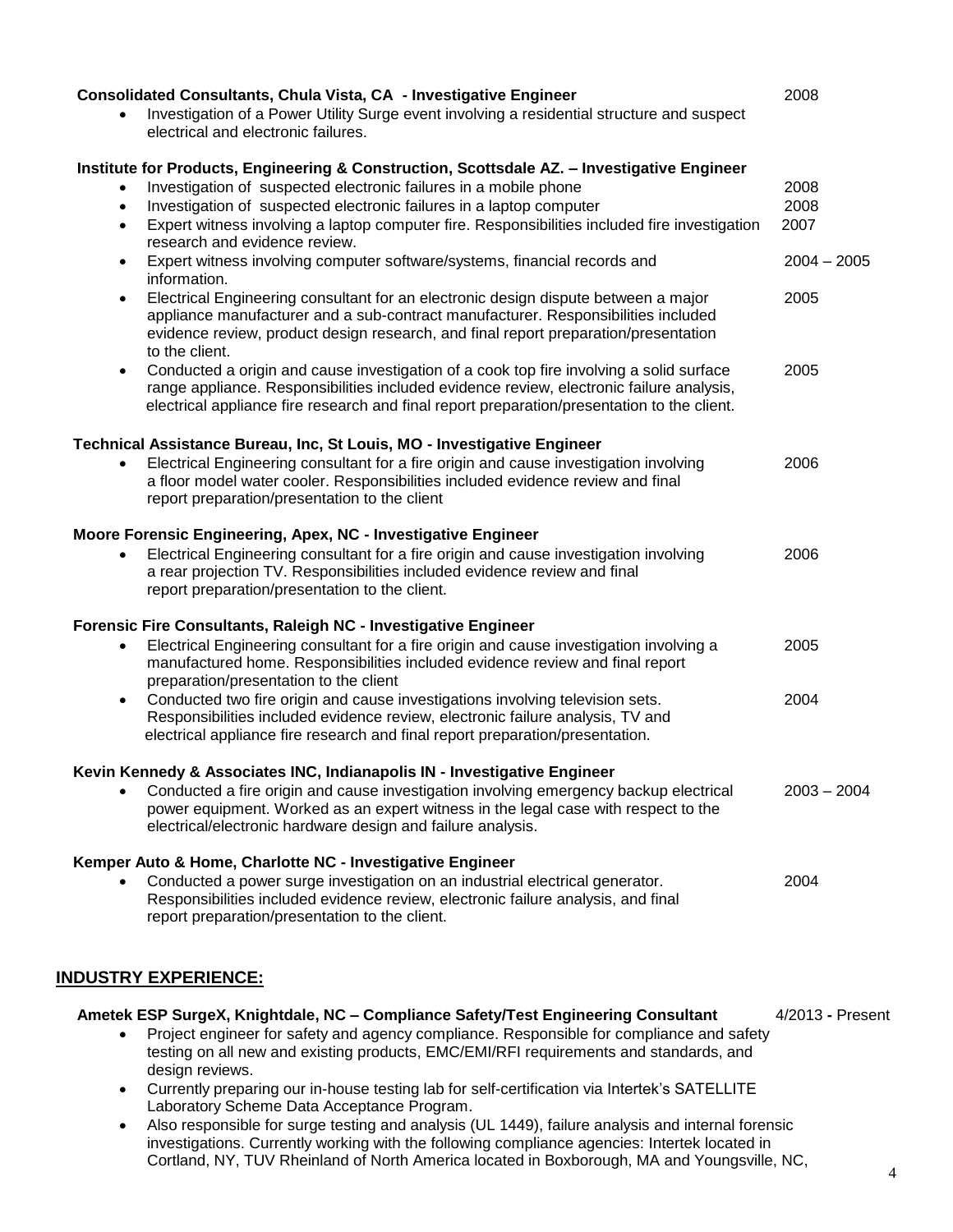TUV SUD located in Shenzhen City, 518052, P.R. China and Underwriters Laboratory located in RTP NC**.**

### **Bolam Corporation, Fort Mill, SC – Hardware Design Consultant <b>19/2014** - Present

.

 Hardware Design Engineer for next generation 3G wireless data acquisition products for automotive, industrial and commercial applications. Responsibilities include Hardware Design, PCB debug, PCB test procedures and environmental testing.

### **Overture Networks, Morrisville, NC – Senior Hardware Design Engineer** 1/2008 – 10/2012

- Project engineer for UL and NEBS compliance. Also responsible for EMC/EMI/RFI design reviews, safety standards, compliance and testing on all new and existing products.
- Design Engineer for next generation Gigabit Ethernet and OC3/DS3 data aggregation products. Responsibilities include high-speed signal integrity analysis, Hardware Design, JTAG test generation and implementation, PCB debug, PCB test procedures and environmental testing. Corelis JTAG software tools were used in the projects.
- Environmental analysis and test verification of new and existing products
- Interim hardware manager for 4 months (2010) while manager was on sick leave. Responsible for 5 engineers and new product introduction.
- Manufacturing and Test Engineering liaison for new product introduction.

### **Senior Hardware Engineer - Safenet Inc, Morrisville, NC** 3/2005 – 12/2007

- Design Engineer for data encryption hardware projects for Safenet's next generation OC192, SONET and Gigabit Ethernet Encryption products. Responsibilities included Hardware Design, High Speed Signal Integrity Analysis, ROHS Compliance, JTAG test generation and implementation, PCB debug and PCB Test Procedures.
- Agency Compliance and Environmental testing and contract manufacturing liaison.
- Mentor Graphics and JTAG Technology JTAG software tools were used in these projects. Note: Additional information describing the job responsibilities is classified.

#### **Senior Hardware Design Engineer- CipherOptics, Raleigh, NC** 12/2002 – 1/2005

- Co-Project/Design Engineer for three projects for CipherOptics next generation Internet security product offering.
- Responsibilities include hardware design/debug, printed circuit board signal integrity analysis, and product verification and test. Cadence Concept 15.2 CAD or OrCad 10.0i was used for the designs.
- Additional responsibilities included
	- JTAG test development and generation of manufacturing test sets using Corelis JTAG software tools.
	- Thermal analysis and test verification.

#### **Principal Engineer, Inovia Telecom - Centennial Campus, Raleigh, NC** 1998 – 5/2002

- Provided technical hardware solutions for Video over VDSL technology for new product line offering.
- Design and implemented universal high speed Gigabit ATM switch fabrics for Inovia's DSLAM product line. Responsibilities included hardware design/debug, printed circuit board design, and product verification.
- Motorola MPC8260 and MPC860 microprocessors were used in all hardware designs.
- Designed and implemented ATM test and interface boards for hardware verification.
- Lead hardware engineering interface for sister design team in Israel.
- Product support for current DSL access products in the field.
- Responsible for IEC 61000-4/IEC 801 EMC/EMI/RFI standards, compliance, and testing.
- Technical advisor/mentor to NC State Electrical Engineering Intern students.

#### **Staff Engineer - IBM Corporation, RTP, NC** 1997

- Design Engineer for a PCMCIA 25 Mbit ATM adapter card. Responsibilities included hardware design of a XILINX FPGA PCMCIA/ISA arbitration controller. The design was VHDL based.
- Responsible for IEC 61000-4/IEC 801 EMC/EMI/RFI standards, compliance, and testing.

#### **Senior Design/Development Engineer - Connectware Inc., Morrisville, NC** 1995 – 1997

- Project/Design Engineer for an ATM-LAN (OC3, Ethernet and Token Ring) Bridge/Router device. The product was an Intel I960 33MHz microprocessor-based design. Responsibilities included hardware design/debug, PCB design, and product verification.
- Lead hardware engineering interface for a remote design team India.
- **Respo**nsible for IEC 61000-4/IEC 801 EMC/EMI/RFI standards, compliance, and testing.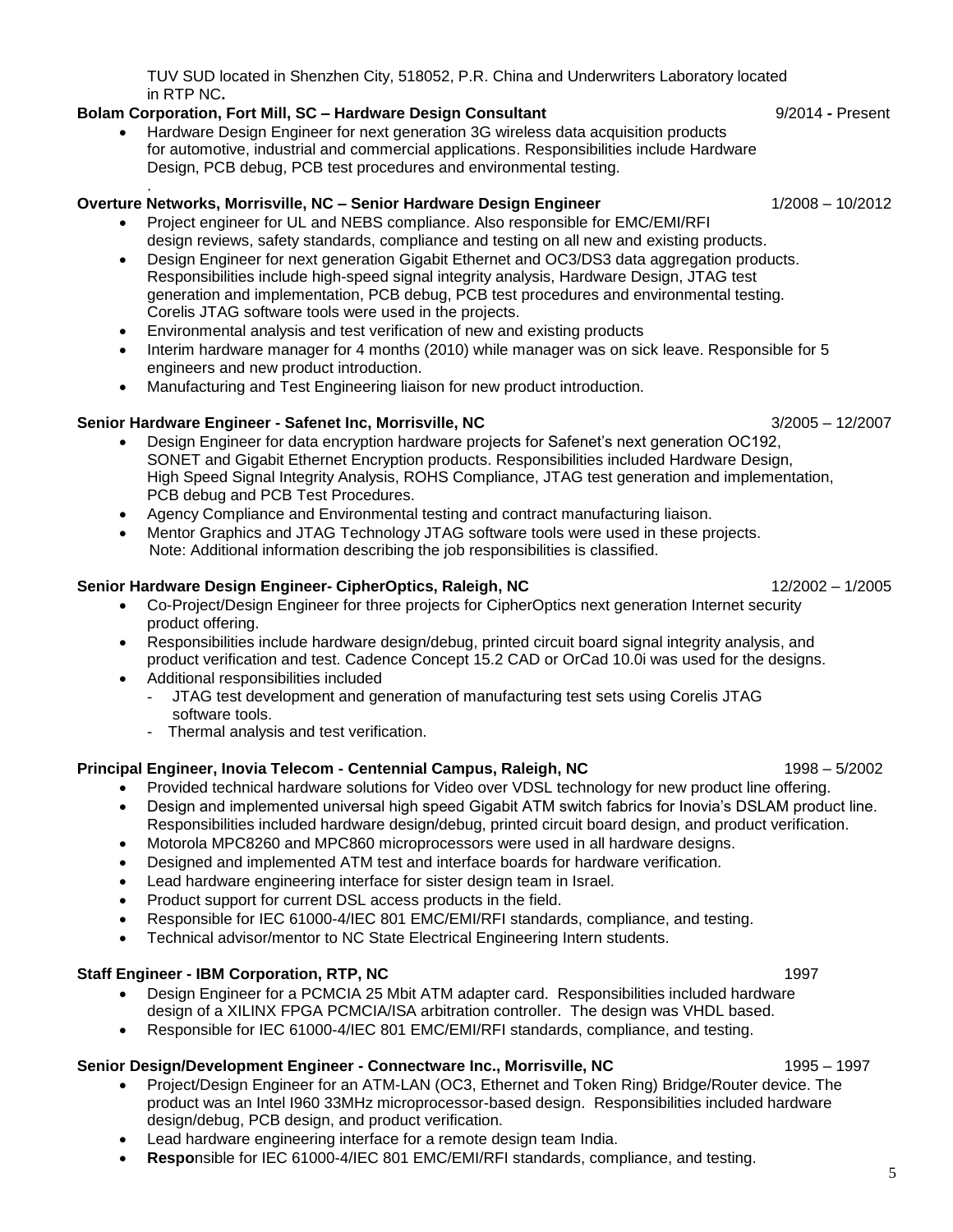#### **Senior Design/Development Engineer- Square D Company, Knightdale, NC** 1989 – 1995 *Industrial Computer-Programmable Logic Controllers Division, 1992* – *1995*

 Designed and implemented a XILINX EPLD chip for a Programmable Logic Controller. Design provided backplane bus arbitration between an Intel 80C186 and a Motorola 68000 microprocessor, additional control functions and various I/O interfaces.

- Designed an AC/DC (120 VAC/24V DC) 10 Watt switch mode (Buck converter) power supply.
- Responsible for hardware design of an Intel 80C152 microprocessor based remote Programmable Logic Controller. Responsibilities included all phases of hardware design, test, and PCB design. This product received **Control Engineering** magazine's 1993 Editor's Choice Award for best distributed I/O product.
- Responsible for IEC 1000-4/IEC 801 EMC/EMI/RFI standards, compliance, and testing on newly developed Industrial Programmable Logic Controller Products.
- Team member of the Square D EMC/EMI/RFI Standards Committee.
- Team member of the Square D Component/Supplier Qualification Committee.

#### *Photoelectric Sensors Division, 1989 - 1991*

- Project/Design Engineer for analog/digital ASIC design and implementation for Industrial photoelectric proximity sensors. Designed and developed three high performance photoelectric ASICs. Responsibilities included all phases of design, test and final product manufacturing.
- Team member of the Square D Corporate ASIC Strategic Implementation Group.

#### **Senior Microelectronic Design Engineer - Avnet International Corporation, Smithfield, NC** 1988 – 1989

• Project/Design Engineer for digital system design for commercial satellite television receivers. Responsibilities included ASIC chip set re-design and verification.

#### **Senior Product/Quality Engineer - Exide Electronics Corporation, Raleigh, NC** 1987 – 1988

- Provided Product/Quality Engineering for Uninterruptable Power Source Systems (UPS), Emergency Lighting Systems, and Motive Power Battery Charger Products.
- Responsibilities included system design modifications, PCB redesign and resolution of field failures and reliability issues.

#### **Senior Integrated Circuit Design Engineer- GE Corporation, Research Triangle Park, NC** 1980 – 1986

- Team member of the Microprocessor and ASIC Design and Development Group. Designed various Integrated circuits including an Arithmetic Logic Unit, Dual Port RAM ASIC, Medical Data Processing ASIC and a Control ASIC for a 120 Volt experimental light bulb. Responsibilities included all phases of Integrated Circuit design and fabrication.
- Provided technical support and design assistance for strategic customer accounts (domestic and foreign) and internal tactical application engineers.

## **INTELLECTUAL PROPERTY AND PATENT INFRINGEMENT ANALYSIS:**

| Aphileon, Raleigh NC - Co-Founder/Owner                                                                                                                                                                                                                                                          | $2013 -$ Present |
|--------------------------------------------------------------------------------------------------------------------------------------------------------------------------------------------------------------------------------------------------------------------------------------------------|------------------|
| Currently working with several major IP licensing and litigation law firms. Responsibilities<br>$\bullet$<br>included technical evaluation and claim chart generation, product teardowns, prior art and<br>documentation research, product testing, final report and presentation to the client. |                  |
| IEC & Associates, Raleigh NC - Principal Investigative Engineer                                                                                                                                                                                                                                  | $2010 -$ Present |
| Currently working with an IP portfolio attorney on mobile phone and tablet computer patent<br>$\bullet$<br>portfolios. Responsibilities include technical evaluation and claim chart generation, product<br>teardowns, prior art and documentation research, product testing and final report.   |                  |
| Patent and prior art search regarding microprocessor control and application in industrial<br>$\bullet$<br>motorized vehicles.                                                                                                                                                                   | 2011 - 2012      |
| Otto Technologies, Raleigh NC - Investigative Engineer                                                                                                                                                                                                                                           |                  |
| Patent infringement and review regarding multiple cases involving distributed<br>$\bullet$<br>computing systems for mobile devices. Responsibilities included prior art investigation,<br>final report and presentation to the client.                                                           | 2010             |
| Forensic Analysis Corporation, Raleigh NC - Investigative Engineer                                                                                                                                                                                                                               | 2009             |

Patent infringement and review regarding an electronic pest and rodent pest control